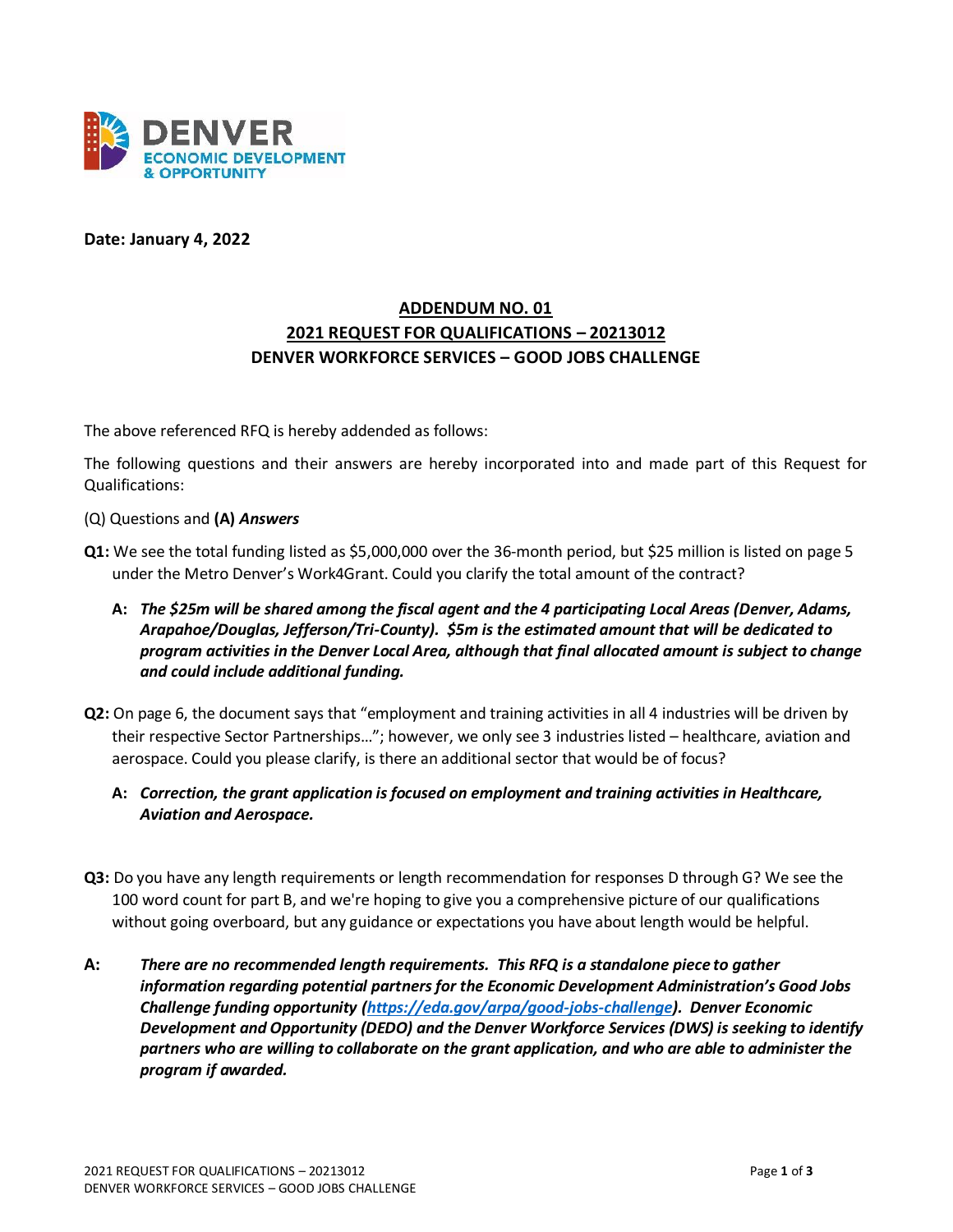- **Q4:** The response submission deadline is Tuesday, January 11th; do you have any idea when you'll be responding to proposals by?
	- **A:** *Based upon the information provided by the respondents, the evaluation committee will evaluate responses. The evaluations will be ranked according to scores and proposed services, and recommendations forwarded to DEDO/Denver WDB and DEDO Senior Management for review and approval.*

*Qualified respondents may be invited to enter into an agreement with the City or be provided with a copy of the RFP if one is issued. Any award(s) as a result of these responses shall be contingent upon the execution of an appropriate contract.* 

**Q5:** We're trying to do a good job modeling how many people we think we can accommodate in the three target areas (Healthcare, Aviation, Aerospace), relative to each other, and relative to the other skill tracks we offer. Can you offer any guidance as to:

a) If you'd be looking for specific numbers of enrollees in those three areas? (for example, 75 enrollees in each track per year, or just 225 enrollees across all three industries)

b) can you offer any guidance on what qualifies as a "job" in those three fields? For example, are jobs in aerospace just manufacturing skills based, or if someone completed our admin assistant program and got an Admin job, would that qualify as employment in "aerospace."

**A:** *The Denver Local Area will be required to serve at least 675 individuals which is an estimated number that is subject to change and could include as many as 1,100 individuals served over the 36 month period of performance. Based on the current status of the industry Sector Partnerships it is anticipated that a larger percentage of individuals will be trained in the Healthcare industry, however we will be requiring enrollments in all 3 industries.*

*Training-related placements are the goal of all employment and training related services of the Work4 grant. The skills and occupations that we will be utilizing these funds for will be directly guided by industry. The 10 occupations identified by Healthcare are Medical Lab Technician, Certified Nurse Aide, Medical Assistant, Pharmacy Technician, Surgical Technologist, Sterile Processing Technician, Patient Care Technician, Medication Aide Technician, Radiology Technician, Phlebotomy Technician.* 

*Aerospace has identified their occupational areas of focus as Jr. Software Developers, Systems Engineer/Systems Engineer Technician, Guidance Navigation and Control, Cyber Engineer/Cyber Engineer Technician, Project Management Specialist, Data Analyst, Geospatial Analyst, Business Operations, Flight Software Developer, Software Test Engineers.*

*Aviation will identify their skills and occupations of focus in the next 3-6 months. All employment and training activities should be designed for pathways into one of these occupations, and success*